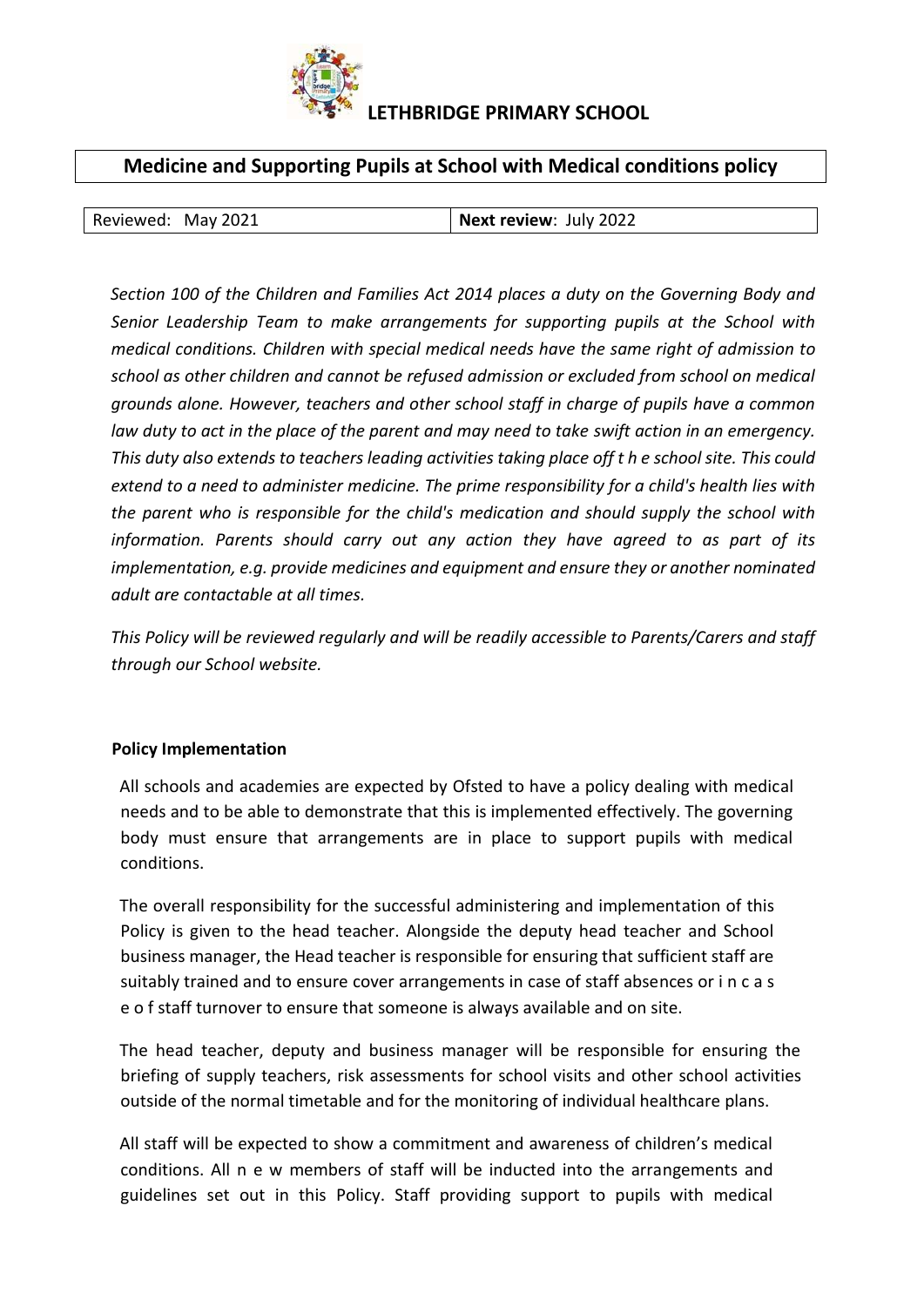conditions are covered by the school's insurance arrangements in line with the Risk Protection Arrangement for Academies and Schools.

This Policy is written with regard to the BSWCCG Guidance for supporting educational and community settings to meet the needs of children and young people with medical conditions published May 2021.

### **Definitions of Medical Conditions:**

Pupils' medical needs may be broadly summarised as being of two types:

- Short-term affecting their participation in school activities because they are on a course of medication.
- Long-term potentially limiting their access to education and requiring extra care and support (deemed special medical needs).

### **The Role of Staff at Lethbridge Primary**

Some children with medical conditions may be disabled. Where this is the case governing bodies must comply with their duties under the Equality Act

2010. Some may also have Special Educational Needs and may have an Education, Health and Care (EHC) plan which brings together health and social care needs, as well as their special educational provision. For children with SEN, this guidance should be read in conjunction with the SEN Code of Practice.

If a child is deemed to have a long-term medical condition, the school will ensure that arrangements are in place to support them. In doing so, we will ensure that such children can access and enjoy the same opportunities at school as any other child. The School, health professionals, Parents/Carers and other support services will work together to ensure that children with medical conditions receive a full education, unless this would not be in their best

interests because of their health needs. In some cases, this will require flexibility and involve, for example, programmes of study that rely on part time attendance at school in combination with alternative provision arranged by the Local Authority and health professionals. Consideration will also be given to how children will be reintegrated back into school after long periods of absence.

Staff mus t not give prescription medicines or undertake health care procedures without appropriate training (updated to reflect a n y Individual Health C a r e Plans). At t h e School, we recognise that a firstaid certificate does not constitute appropriate training in supporting children with medical conditions. Healthcare professionals, including the school nurse, who we have regular access to, will provide training and subsequent confirmation of the proficiency of staff in a medical procedure, or in providing medication.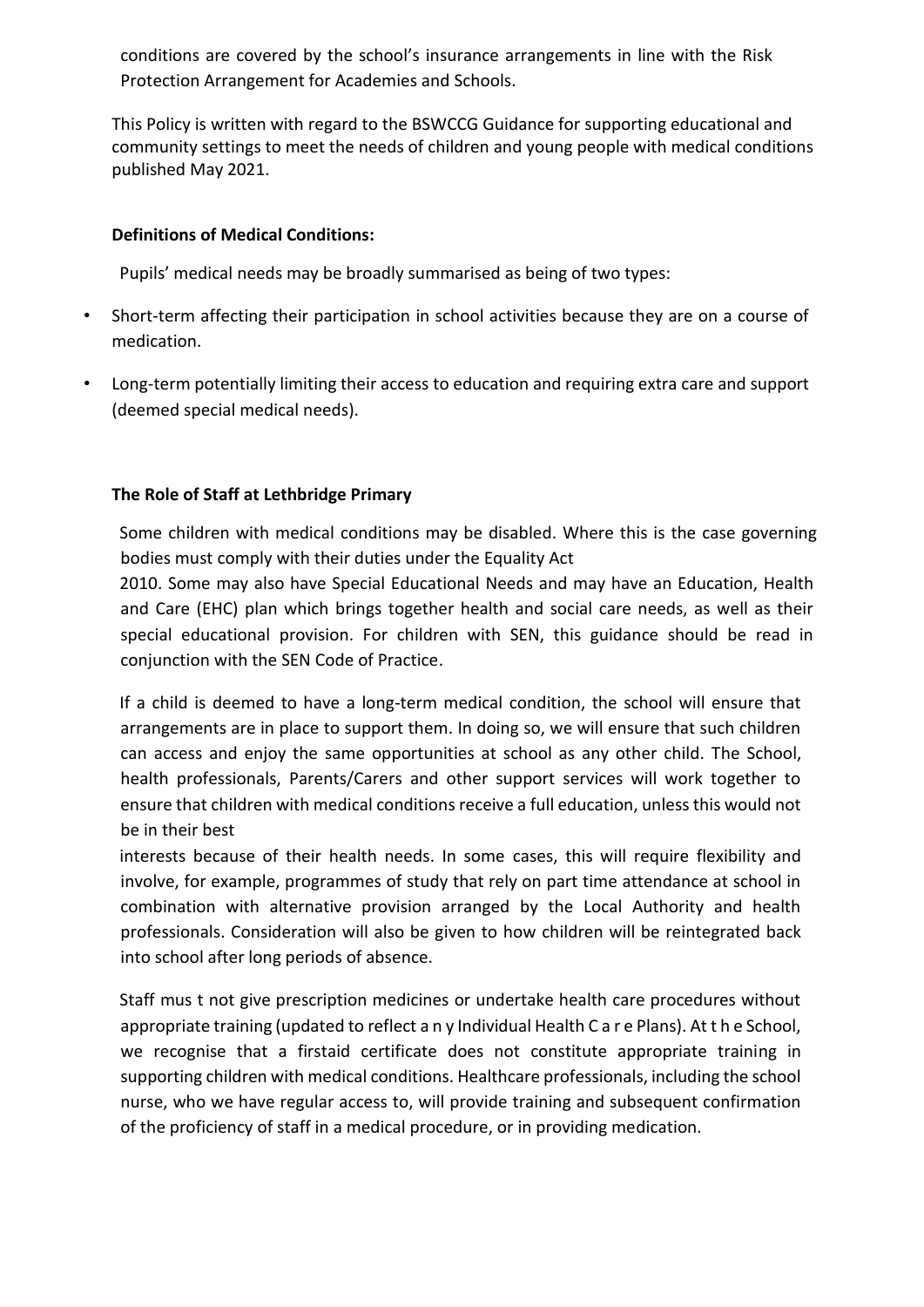# **Procedures to be followed when Notification is received that a Pupil has a Medical Condition**

We will ensure that the correct procedures will be followed whenever we are notified that a pupil has a m e d i c a l condition. The procedures will also be in place to cover any transitional arrangements between schools, the process to be followed upon reintegration or when pupil's needs change and arrangements for any staff training or support. For children starting at Lethbridge Primary, arrangements will be in place in time for the start of t h e relevant school term. In other cases, such as a new diagnosis or c h i l d r e n moving to Lethbridge Primary mid-term, we will make every effort to ensure that arrangements are put in place within two weeks.

In making the arrangements, the School will take into account that many of the medical conditions that require support at school will affect quality of life and may be lifethreatening. We will also acknowledge that some will be more obvious than others. We will therefore ensure that the focus is on the needs of each individual child and how their medical condition impacts on their school life. The School will ensure that arrangements give Parents/Carers and pupils confidence in the School's ability to provide effective support for medical conditions in school. The arrangements will show an understanding of how medical conditions impact on a child's ability to learn, as well as increase their c o n f i d e n c e and promote self-care. We will ensure that staff a r e properly trained to provide the support that pupils need. The School will ensure that arrangements are clear and unambiguous about the need to support actively pupils with medical conditions to participate in school trips and visits, or in sporting activities, and not prevent them from doing so. The School will make arrangements for the inclusion of pupils in such activities with any adjustments as required unless evidence from a clinician such as a GP states that this is not possible. The School will make sure that no child with a medical condition is denied admission or prevented from a t t e n d i n g the School because arrangements for their medical condition have not been made. However, in line with our Safeguarding duties, we will ensure that pupils' health is not put at unnecessary risk from, for example infectious diseases. We will therefore not accept a child in school at times where it would be detrimental to the health of that child or others.

The School does not have to wait for a formal diagnosis before providing support to pupils. In cases where a pupil's medical condition is unclear, or where there is a difference of opinion, judgements will be n e e d e d about what support to provide based on the available evidence. This would normally involve some form of medical evidence and consultation with Parents/Carers. Where evidence conflicts, some degree of challenge may be necessary to ensure that the right support can be put in place. This will usually be led by the SENCO or head teacher in consultation with the School Nursing service. Following the discussions an Individual Health Care Plan will be put in place.

Where a child has an Individual Health Care Plan, this should clearly define what constitutes an emergency and explain what to do, including ensuring that all relevant staff are aware of emergency symptoms and procedures. Other pupils in the School should know what to do in general terms, such as informing a teacher immediately if they think help is needed. If a child (regardless of whether they have an Individual Health Care Plan) needs to be taken to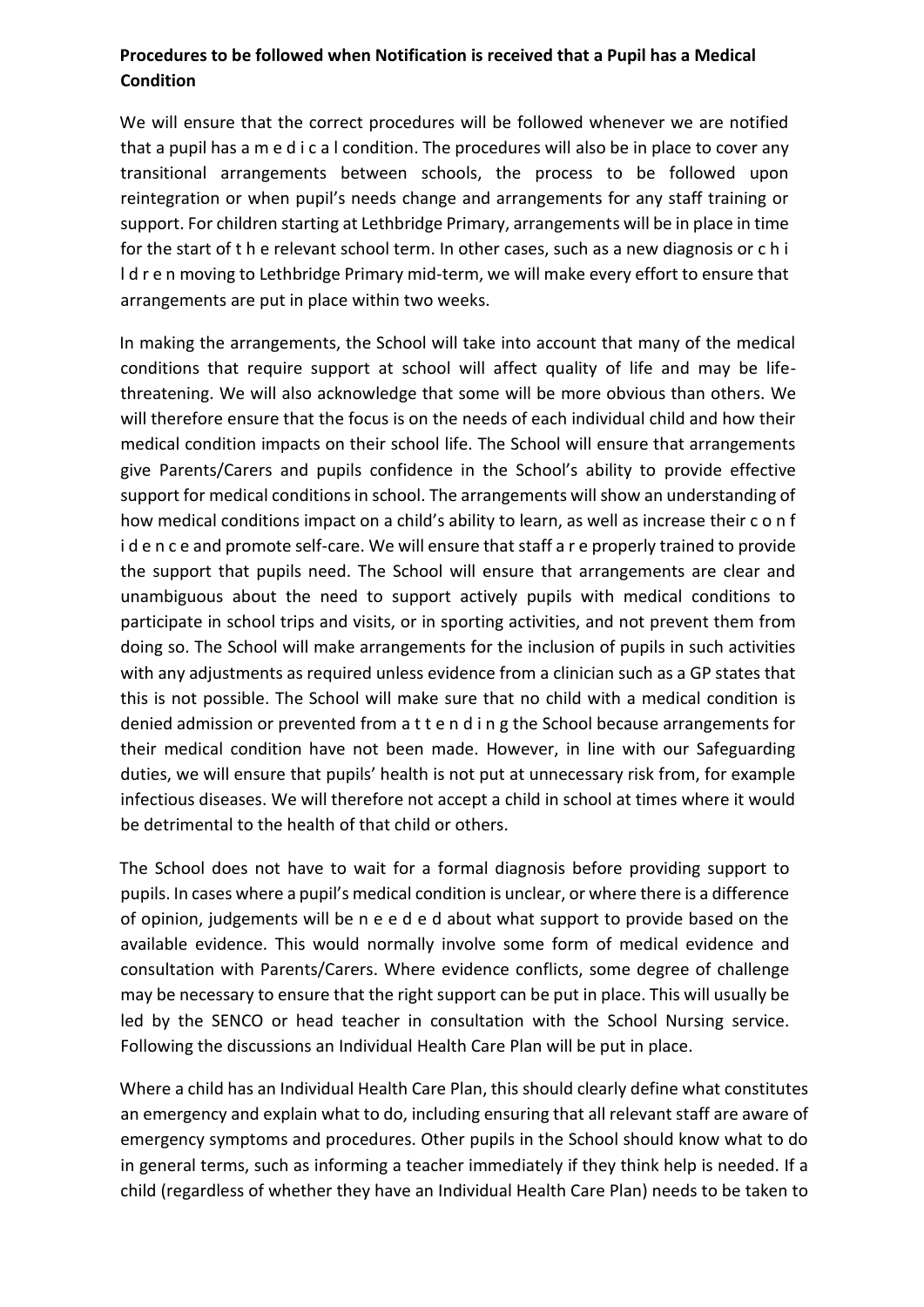hospital, staff should stay with the child until the Parent/Carer arrives, or accompany a child taken to hospital by ambulance.

### **Individual Health Care Plans**

Individual Health Care Plans will be written and reviewed alongside the school nurse but it will be the responsibility of all members of staff supporting the individual children to ensure that the Plan is followed. The class teacher will be responsible for the child's development and ensuring that they and their medical conditions are supported at school.

Individual Healthcare Plans, to include individual intimate care plans where needed, will help to ensure that the School effectively supports pupils with medical conditions. They will provide clarity about what needs to be done, when and by whom. They will often be essential, such as in cases where conditions fluctuate or where there is a high risk that emergency intervention will be needed. They are likely to be helpful in the majority of other cases too, especially where medical conditions are longterm and complex. However, not all children will require one. The School, health care professional and Parents/Carers should agree, based on evidence, when a Health Care Plan would be inappropriate or disproportionate. If consensus cannot be reached, the head teacher is best placed to take a final view. A flow chart for identifying and agreeing the support a child needs and developing an individual healthcare plan is provided in Annex A.

Individual Health Care Plans will be easily accessible to all who need to refer to them, while preserving confidentiality compliant with GDPR. They will be accessible for all who need to refer to them through the CPOMS secure system. Plans will capture the key information and actions that are required to support the child effectively. The level of detail within plans will depend on the complexity of the child's condition and the degree of support needed. This is important because different children with the s a m e health condition may require very different support. Where a child has SEN but does not have a statement or EHC plan, their SEN should be mentioned in their Individual Health Care Plan. Annex B shows a template for the Individual Health Care Plan and the information needed to be included. Individual Health

Care Plans, (and their Review), may be initiated, in consultation with the Parent/Carer, by a member of school staff or a healthcare professional involved in providing care to the child. The Individual Health Care Plan must be completed by the Lead Professional with support from Parents/Carers, and a relevant healthcare professional, e.g. School, specialist or children' s community nurse, who can best advise on the particular needs of the child. Pupils should also be involved whenever appropriate. The responsibility for ensuring it is finalised and implemented rests with the School.

The School will ensure that Individual Health Care Plans are reviewed at least annually or earlier if evidence is presented that the child's needs have changed. They will be developed and reviewed with the child's best interests in mind and ensure that the School assesses and manages risks to the child's education, health and social well-being and minimises disruption. Where the child has a SEN identified in an EHC plan, the Individual Health Care Plan should be linked to that EHC plan.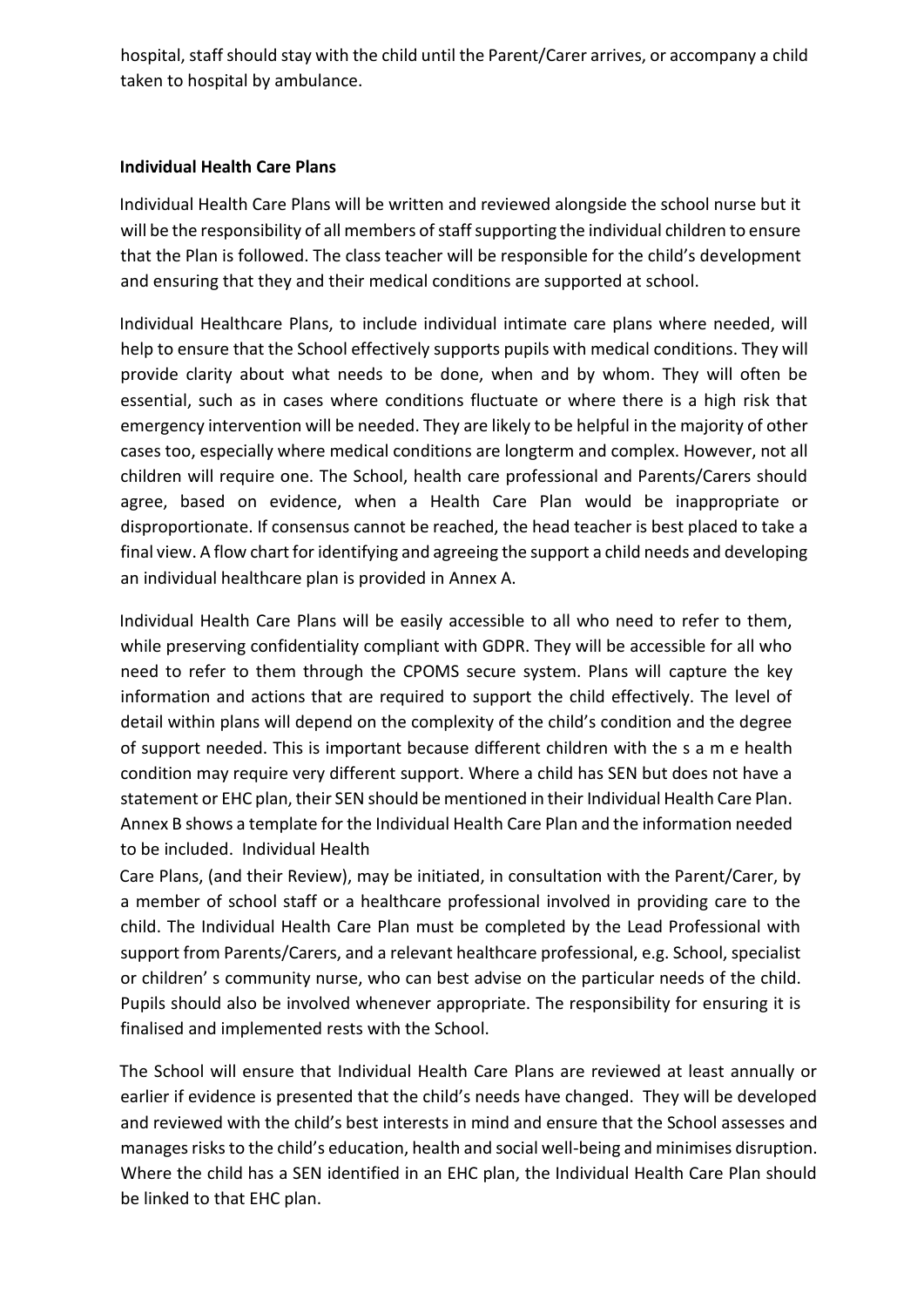Annex B provides a template for the Individual Health Care Plan but it is a necessity that each one includes;

• The medical condition, its triggers, signs, symptoms and treatments

the pupil's resulting needs, including medication (dose, side effects and storage) and other treatments, time, facilities, equipment, testing, access to food and drink where this is used to manage their condition, dietary requirements and environmental issues e.g. crowded/noisy conditions, travel time between lessons; specific support for t h e pupil's educational, social and emotional needs – for example, how absences will be managed, requirements for extra time to complete tests, use of rest periods or additional support in catching up with lessons, counselling sessions

- the level of support needed, (some children will be able to take responsibility for their own health needs), including in emergencies. If a child is self-managing their medication, this should be clearly stated with appropriate arrangements for monitoring
- who will provide this support, their training needs, expectations of their role and confirmation of proficiency to provide support for the child's medical condition from a healthcare professional; and cover arrangements for when they are unavailable
- who in the school needs to be aware o f the child's condition and the support required;

• arrangements for written permission from Parents/Carers for medication to be administered by a member of staff, or self administered by the pupil during school hours separate arrangements or procedures required for school trips or other school activities outside of the normal school timetable that will ensure the child can participate, e.g. risk assessments;

• what to do in an emergency, including whom to contact, and contingency arrangements. Some children may have an Emergency Health Care Plan prepared by their lead clinician that could be used to inform development of their Individual Health Care Plan. The Emergency Health Care Plan will not be the School's responsibility to write or review.

## **The Child's Role in managing their own Medical Needs**

If it is deemed, after discussion with the Parents/Carers, that a child is competent to manage their own health needs and medicines, the School will encourage them to take responsibility for managing their own medicines and procedures. This will be reflected within Individual Health Care Plans.

Wherever possible, children should be allowed to carry their own medicines and relevant devices or should be able to access their medicines for self-medication quickly and easily; these will be stored in the cupboard or medical drawer in the classroom to ensure that the safeguarding of other children is not compromised. The location of these in each class will be indicated by a notice on the door of each classroom. The School does also recognise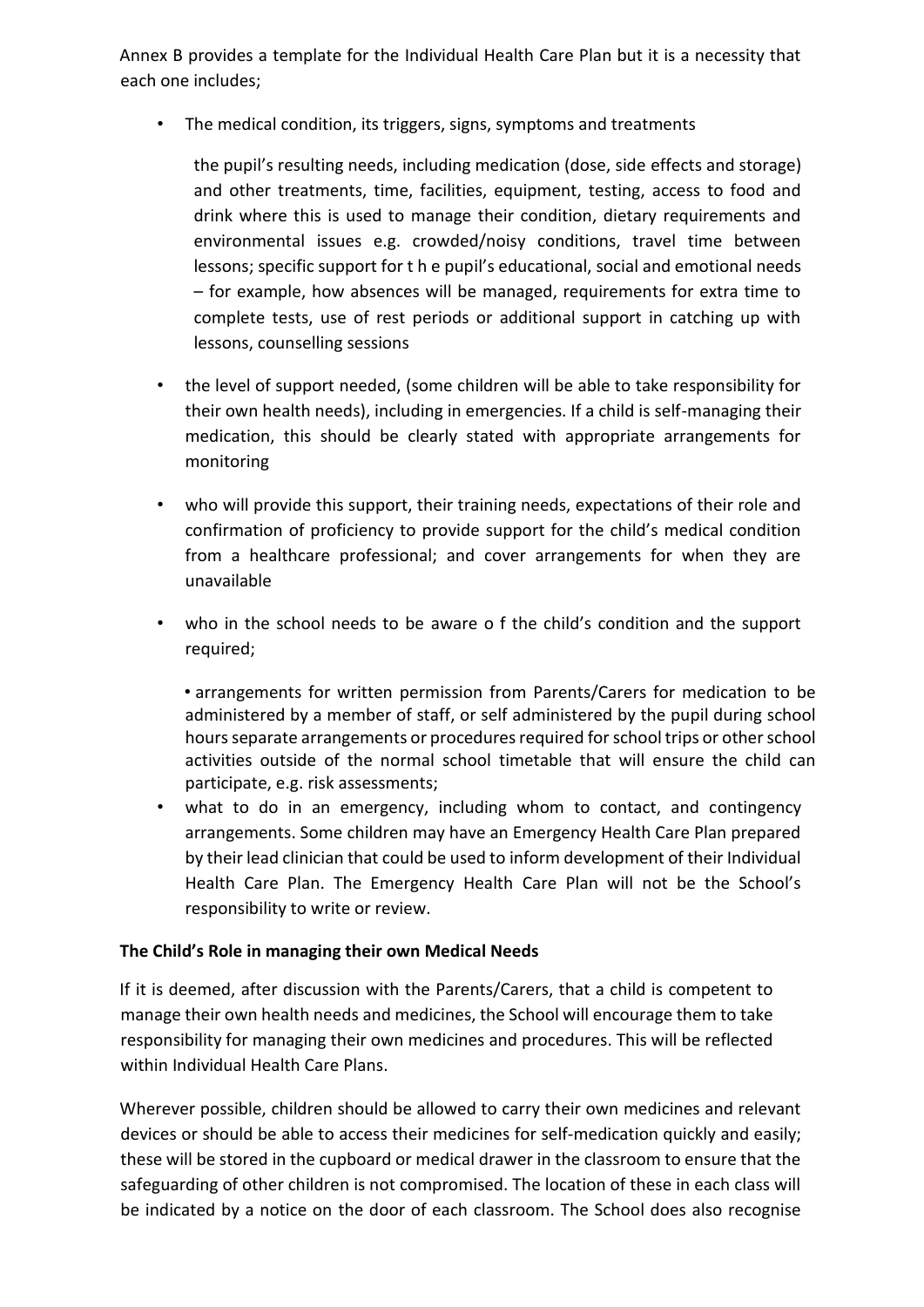that children who can take their medicines themselves or m a n a g e procedure may require an appropriate level of supervision. If a child is not able to self-medicate then relevant staff should help to administer medicines and manage procedures for them.

If a child refuses to take medicine or carry out a necessary procedure, staff should not force them to do so but instead follow the procedure agreed in the Individual Health Care Plan. Parents/Carers should be informed, outside of the review, so that alternative options can be considered.

# **Managing Medicines on the School Site**

The following are the procedures to be followed for managing medicines:

Medicines should only be administered at the School when it would be detrimental to a child's health or school attendance n o t to do so.

- No child under 16 should be given prescription or non-prescription medicines without their Parents/Carers written consent.
- We will not administer non-prescription medicines to a child, unless by head teacher's discretion for exceptional cases. If a Parent/Carer wishes a child to have the non-prescription medicine administered during the School day, they will need to come to the School to administer it to their child.
- The School will only accept prescribed medicines that are in-date, labelled, provided in the original container and dispensed by a pharmacist and include instructions for administration, dosage and storage. The exception to this is insulin which must still be in date, but will generally be available inside an insulin pen or a pump, rather than in its original container.
- All medicines will be stored safely in the classroom. Children should know where their medicines are at all times and be able to access them immediately.
- Medicines and devices such as asthma inhalers, blood glucose testing meters and adrenaline pens should be always readily available to children and not locked away; these will be stored in the classroom cupboards where both class teacher and child know how to access them. If a child requires asthma inhaler it is crucial that there is an inhaler in the School at all times. School holds an emergency asthma inhaler in line with Department of Health protocol.
- Some prescribed medicines may be a controlled substance and will need to be stored securely in the medicine safe in the office. This will be detailed in individual pupil health care plans.
- During school trips, the first aid trained member of staff/member of staff in charge of first aid will carry all medical devices and medicines required.
- Staff administering medicines should do so in accordance with the prescriber's instructions. The School will keep a record of all medicines administered to individual children, s t a t i n g what, how and how much was administered, when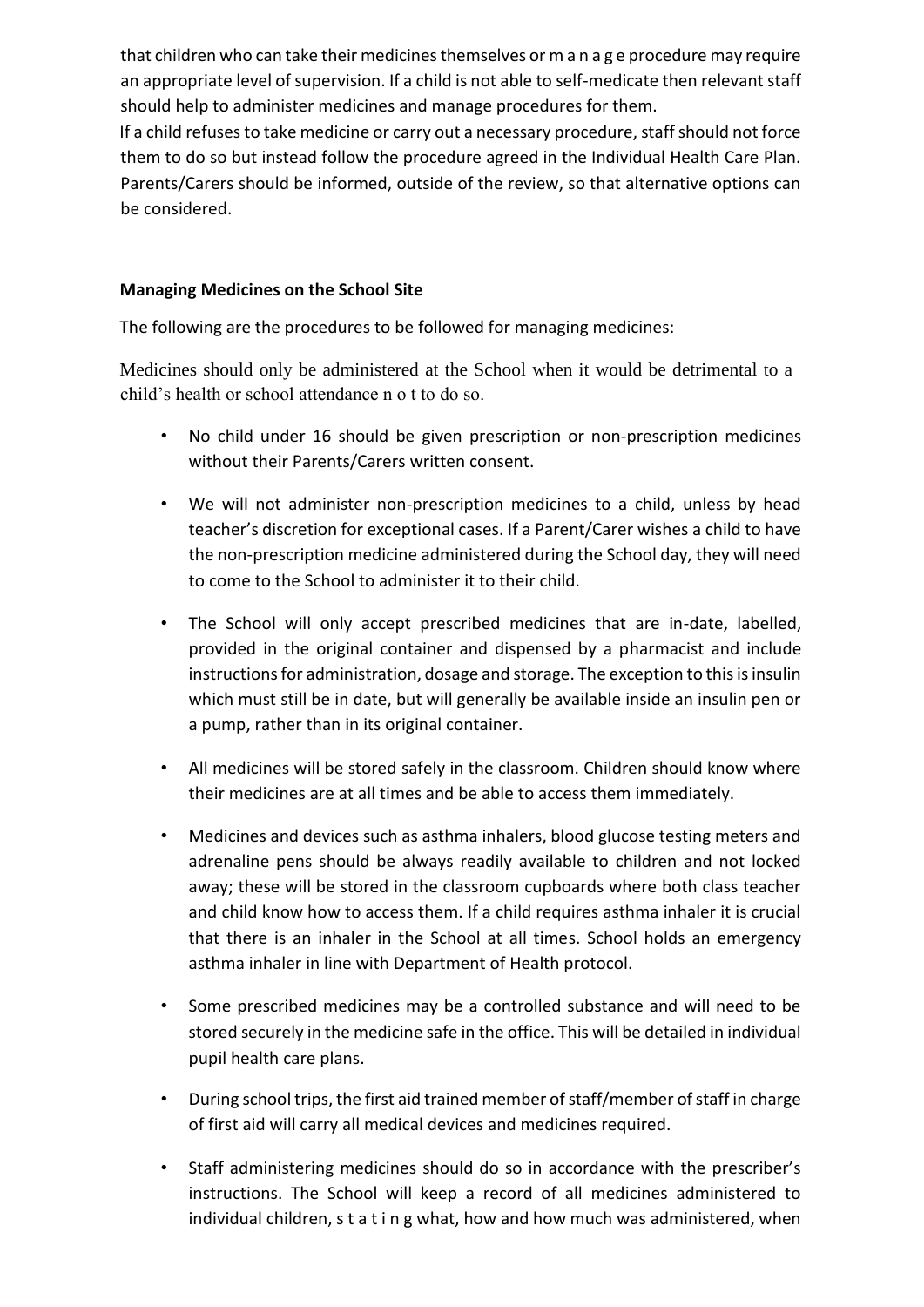and by whom. Any side effects of the medication to be administered at the School should be noted. Annex C and Annex D outline these procedures. Written records are kept of all medicines administered to children. These records offer protection to staff and children and provide evidence that agreed procedures have been followed.

• When no longer required, medicines should be r et u r n e d to the Parent/Carer to arrange for safe disposal. Sharps boxes should always be used for the disposal of needles and other sharps

## **Long Term Illness**

If a child is absent from school due to illness for an extended time period, we will initially liaise with parents and involved professionals. We will monitor the situation and investigate what suitable adaptations could be made to allow the child to safely attend school where possible. In the short term the school would agree an individualised plan of schoolwork to be completed at home delivered through the seesaw platform used for school closures during Covid lockdowns. If the situation is continuing longer term, then the school will provide education through the EOTAS service as appropriate to the individual child's needs. The school will monitor the situation to ensure that reasonable adjustments are made so that the child is able to return to school as soon as is possible.

#### **Unacceptable Practice**

Although School staff should use their discretion and judge each case on its merits with reference to the child's Individual Health Care Plan, it is not generally acceptable practice to:

- prevent children from easily accessing their inhalers and medication and administering their medication when and where necessary
- assume that every child with the same condition requires the same treatment
- ignore the views of the child or their Parents /Carers; or ignore medical evidence or opinion, (although this may be challenged)
- send children with medical conditions home frequently or prevent them from staying for normal school activities, including lunch, unless this is specified in their individual healthcare plans
- if the child b e c o m e s ill, send them to the s c h o o l o f f i c e or m e d i c a l room unaccompanied or with someone unsuitable
- penalise children for their attendance record if their absences are related to their medical condition e.g. hospital appointments